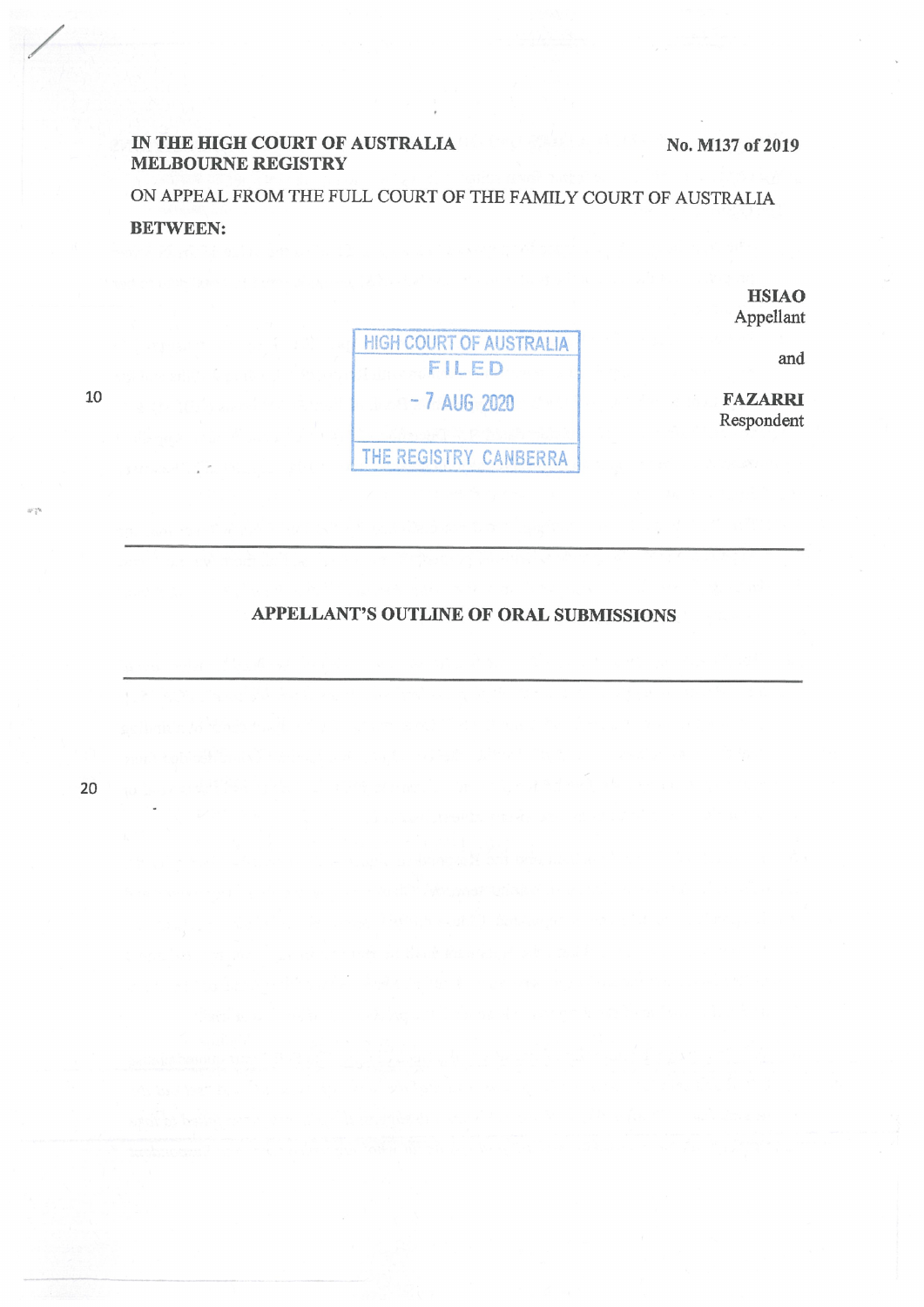We certify that this outline is in a form suitable for publication on the internet.

The G Street Property

- 1. The Appellant seeks an order for payment to her of one half of the value of the G Street property as at the date of the trial, namely one half of \$3,070,000 less \$100,000 paid to her by the Respondent.
- 2. Property purchased by Respondent in April 2014. In April 2014 Property transferred to Respondent and Appellant as tenants in common with Respondent holding 9/1 0ths and the Appellant 1/10<sup>th</sup>: FC [11] CAB 65; Appellant's Book of Further Materials (ABFM) 126.

- 10 By an instrument of transfer dated 15 December 2014, Respondent and Appellant transferred the Property to themselves as joint tenants: ABFM 104. Registered 27 February 2015: ABFM 126.
	- 3. The Trial Judge (whose findings were not disturbed by the Full Court) found that the Appellant and the Respondent held the property as joint tenants, that there was no *"trust arising favouring the husband''* and that *"the husband''* does *"not dispute the joint proprietorship":* FCA [52] CAB 15.
- 4. The Trial Judge also held that *"unlike the 10 per cent",* the joint tenancy transfer *"could not be seen as a gift ... because the wife pressured him at a vulnerable time":* FCA [51], [52] [84]. Neither the Trial Judge nor the Full Court explained the significance of a finding 20 that the transfer was not a "gift". Neither the Trial Judge nor the Full Court decided there was any resulting trust for the Respondent or that the joint tenancy transfer was void or voidable for duress or as an unconscionable transaction.
	- 5. In March 2015, the Appellant and the Respondent signed a deed styled *"Deed of* Gift": ABFM5. The Deed affirms the joint tenancy. Clause 8 operates if the Appellant and Respondent are divorced or separated. Clause 8(b)(ii) provides that, if the Appellant and Respondent have no children, the Appellant shall be entitled, in any property settlement or Family Court proceedings, to a payment from the Respondent of the greater of\$ I million and half the value of the Property. These were the precise circumstances at trial.
- 6. The Trial Judge did not refer to clause 8 of the Deed of Gift. The Full Court quoted clause <sup>30</sup>8 [68] and said the *"primary judge was aware of the terms of the deed''* and *"set out the text of clause* 7''[70] and that *"there is no basis to suggest the primary judge failed to take the deed into account when making findings about what happened when the Respondent*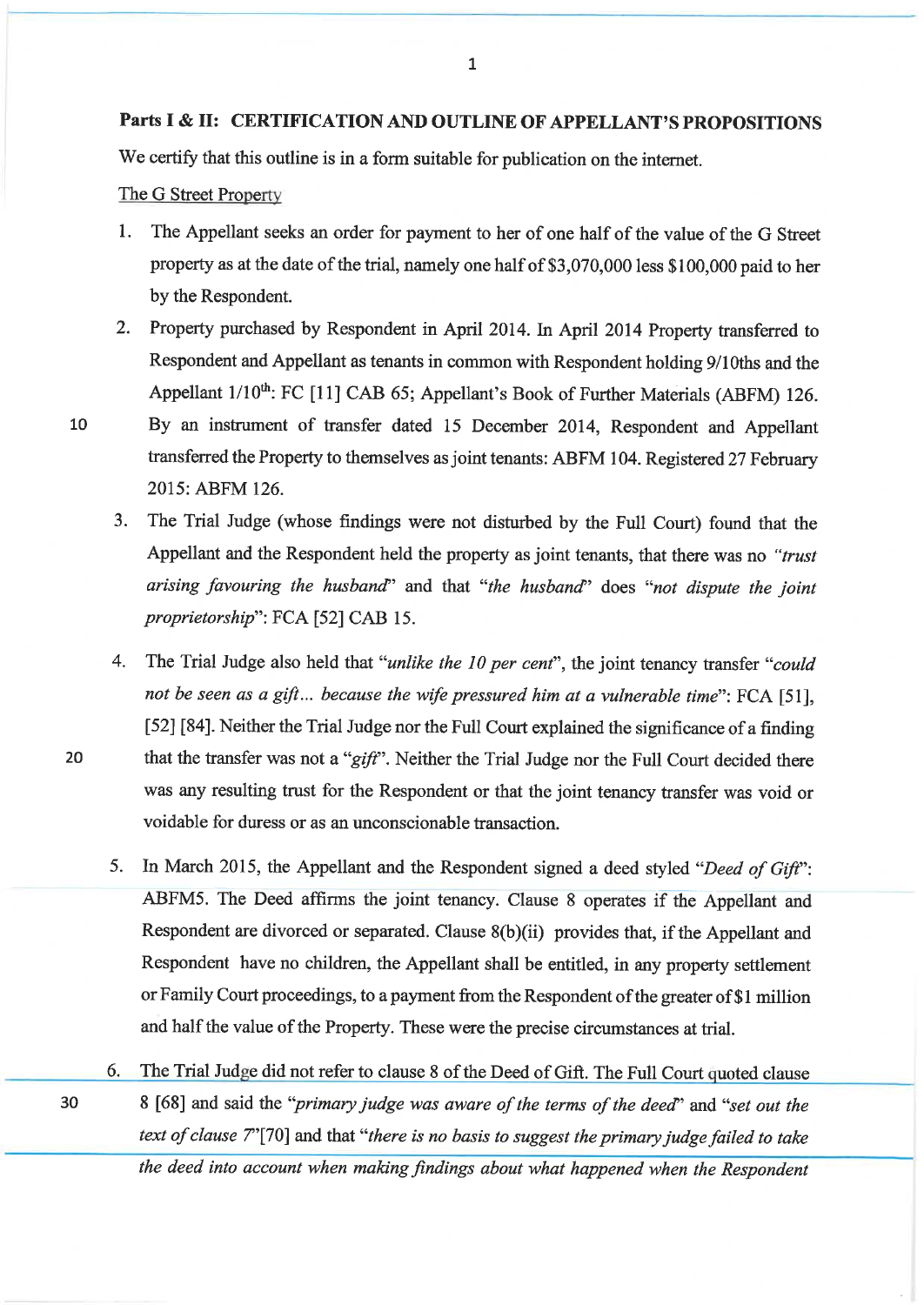*signed the transfer in December 2014"[72].* The fact the Trial Judge misunderstood the effect of the Deed of Gift and did not refer to clause 8 makes it clear he did not take the clause into account.

- 7. The correct approach to determination of a property settlement was set out in Stanford (2012) 247 CLR 108, esp. [35]-[43].
- 8. The approach of the Trial Judge, approved by the Full Court, is flawed for at least the following reasons:
- a) It is not clear that, as a first step, the legal and equitable interests of the parties to the marriage were identified. The Appellant was a joint tenant of the Property when the 10 parties married and at the date of trial. The Trial Judge obscured the position by suggesting that the joint tenancy transfer *"could not be seen as a gift"* ([51] [52] **[84]**  [86]) and referred to *"the issue of the interest she contributed in G Street"* [79] [104]. In determining whether to make an order under section 79, the Trial Judge did not take into account the Appellant's interest as joint tenant of the Property [54]-[57] and [63]-[66][104]. The Full Court approved the Trial Judge's findings: [65]-[74].
	- b) When the Court has identified the property of the parties to the marriage, section 79(2) requires that the Court must only make any order altering the interests of the parties to the marriage in the property, including an order for a settlement of property in substitution for any interest in the property, if the Court is satisfied it is *''just and equitable in the circumstances".* As is clear from Stanford [41], this requires more than an assessment of *"contributions to the acquisition, conservation and improvements ofG Street":* FCA [29] [70] [73].
	- c) The provisions of the Deed of Gift are important. First, the Deed of Gift, in relation to which there is no suggestion of pressure, is a clear affirmation of the transfer. Second, the provisions of the Deed of Gift provide that the gift constituted by the transfer is for the benefit of the Appellant, notwithstanding separation or divorce. In the circumstances, the Court below cannot have been satisfied that it was just and equitable to make an order depriving the Appellant of her interest in the Property without an order providing for payment to her of a sum of money equal to its value.
- <sup>30</sup>d) The Full Court [78] [85] mentioned that the Deed of Gift was not an agreement under section 71A and observed that the "*primary judge was not bound*" by the terms

20